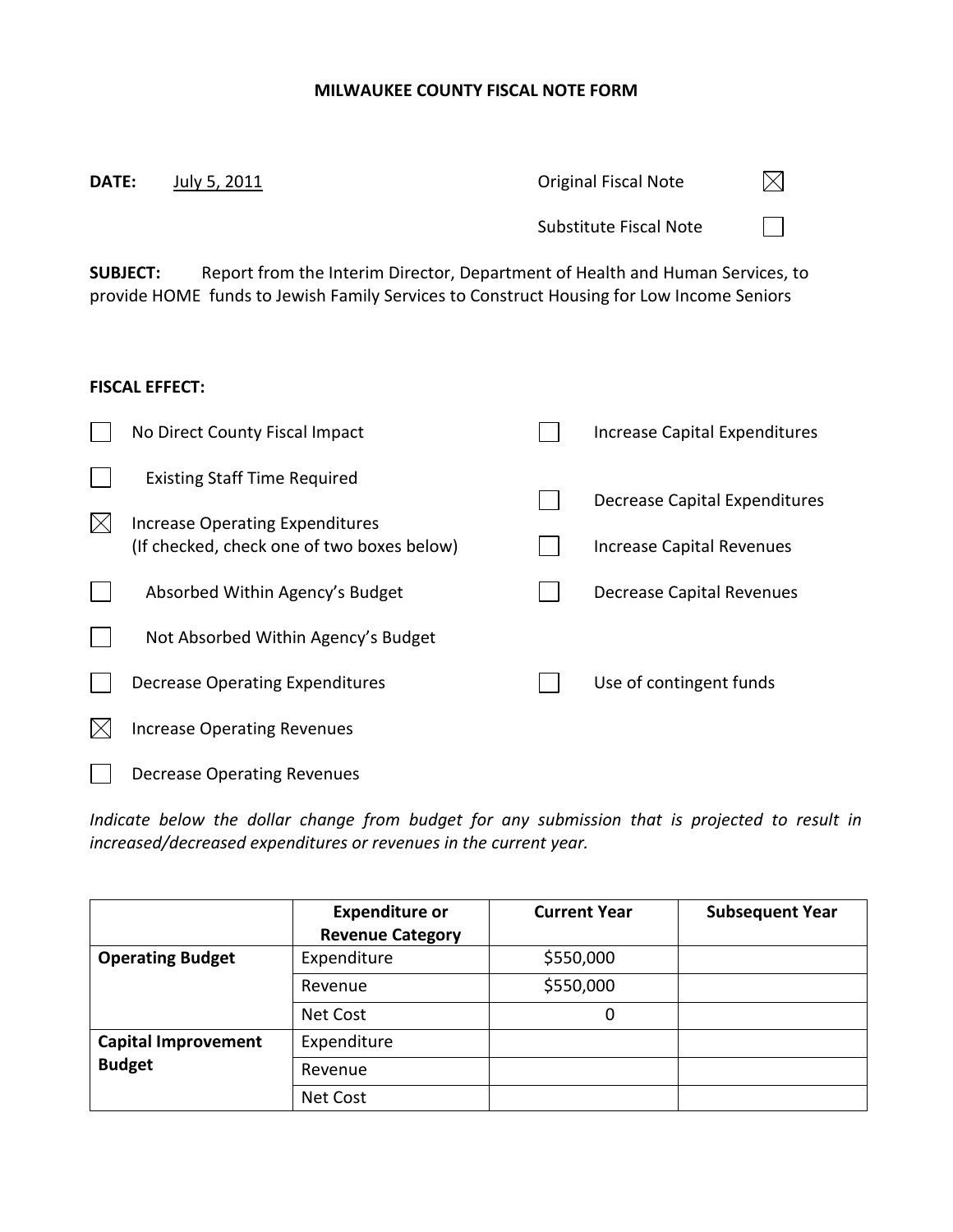## **DESCRIPTION OF FISCAL EFFECT**

## **In the space below, you must provide the following information. Attach additional pages if necessary.**

- A. Briefly describe the nature of the action that is being requested or proposed, and the new or changed conditions that would occur if the request or proposal were adopted.
- B. State the direct costs, savings or anticipated revenues associated with the requested or proposed action in the current budget year and how those were calculated.  $^{1}$  If annualized or subsequent year fiscal impacts are substantially different from current year impacts, then those shall be stated as well. In addition, cite any one-time costs associated with the action, the source of any new or additional revenues (e.g. State, Federal, user fee or private donation), the use of contingent funds, and/or the use of budgeted appropriations due to surpluses or change in purpose required to fund the requested action.
- C. Discuss the budgetary impacts associated with the proposed action in the current year. A statement that sufficient funds are budgeted should be justified with information regarding the amount of budgeted appropriations in the relevant account and whether that amount is sufficient to offset the cost of the requested action.If relevant, discussion of budgetary impacts in subsequent years also shall be discussed. Subsequent year fiscal impacts shall be noted for the entire period in which the requested or proposed action would be implemented when it is reasonable to do so (i.e. a five-year lease agreement shall specify the costs/savings for each of the five years in question). Otherwise, impacts associated with the existing and subsequent budget years should be cited.
- D. Describe any assumptions or interpretations that were utilized to provide the information on this form.

A) The Interim Director, Department of Health and Human Services (DHHS), is requesting authorization for the Housing Division to provide HOME funds to Jewish Family Services (JFS) for the construction of new housing for low income seniors.

B) The Housing Division recommends that a total of \$550,000, consisting of \$280,000 in HOME program income, \$220,000 in HOME Grant income and \$50,000 in anticipated program income funds, be used to fund ten - one bedroom units at the Deerwood Crossing development by JFS. The increase in expenditures will be completely off-set by program revenue.

- C) No increase in tax levy results from these changes.
- D. No assumptions/interpretations.

 $\overline{a}$ 

<sup>&</sup>lt;sup>1</sup> If it is assumed that there is no fiscal impact associated with the requested action, then an explanatory statement that justifies that conclusion shall be provided.If precise impacts cannot be calculated, then an estimate or range should be provided.